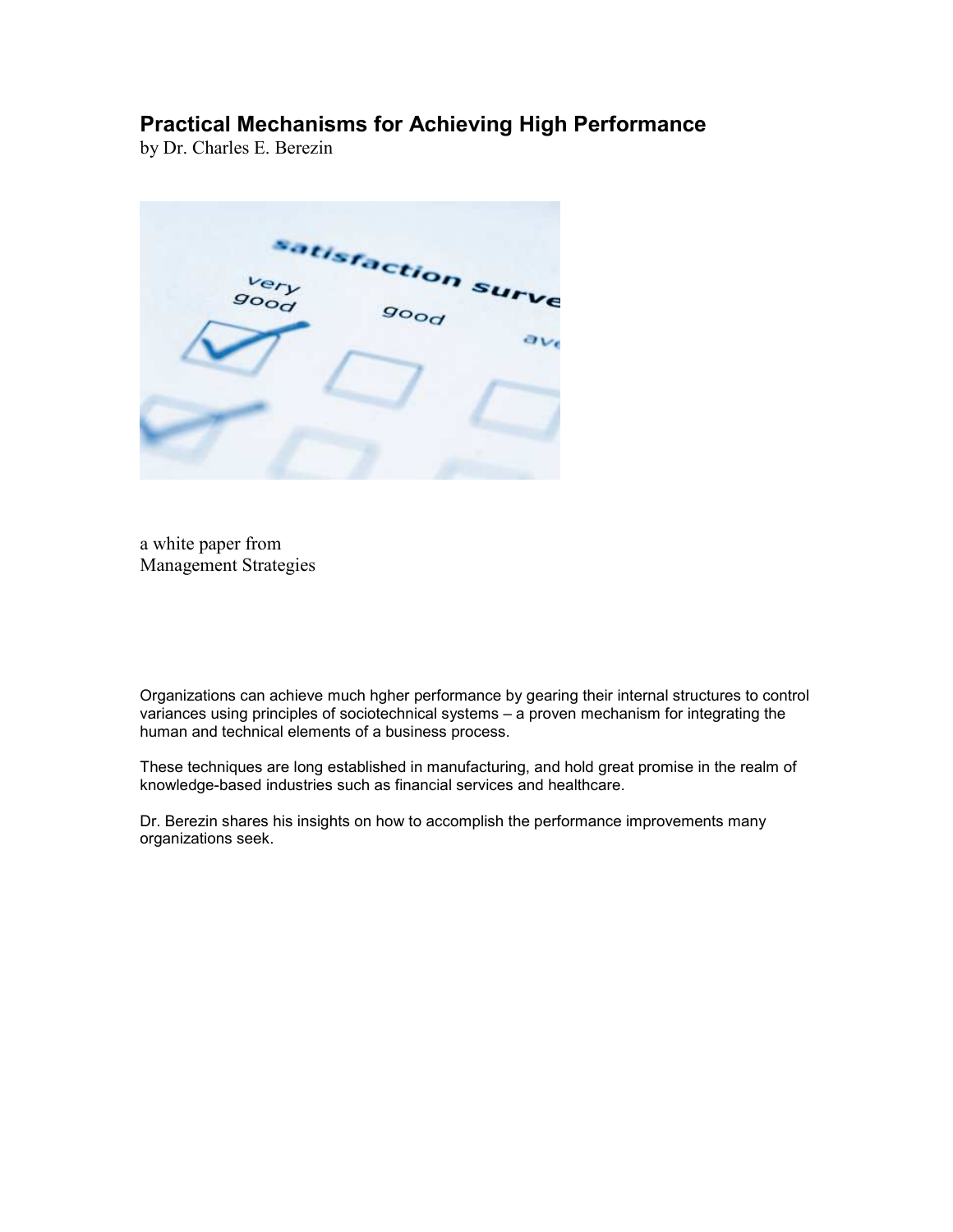#### Practical Mechanisms for Achieving High Performance in knowledge-based industries

Charles E. Berezin, Ph.D.

#### Past Successes and New Challenges

We have been very successful designing organizations in which teams take responsibility for outputs by controlling all the variances within the boundaries. This model has been most successful in production organizations, but with some work, we believe it can lead to stellar performance in knowledge-based industries as well.

Business Process Reengineering showed the weakness of this model, which fails to account for business outcomes. Most Sociotechnical Systems practitioners pointed out – correctly – that

- Business Process Reengineering failed to consider the social system and that
- Business Process Reengineering high failure rate (80% at one) point) more than demonstrated its inferiority to the Sociotechnical Systems model.

Sociotechnical Systems is based on Open Systems theory, which posits that an organization is a human system in dynamic relationship with the environment. That system has technical and social sub-systems which need to be designed with each others' needs in mind. Sociotechnical designers often use an input/output model to portray the idea graphically:



I have tried to remedy BPR shortfalls by expanding the basic STS model into a business system instead of an operating system. I took as my starting point the question:

What does the organization look like from the point of view of a Finance Manager?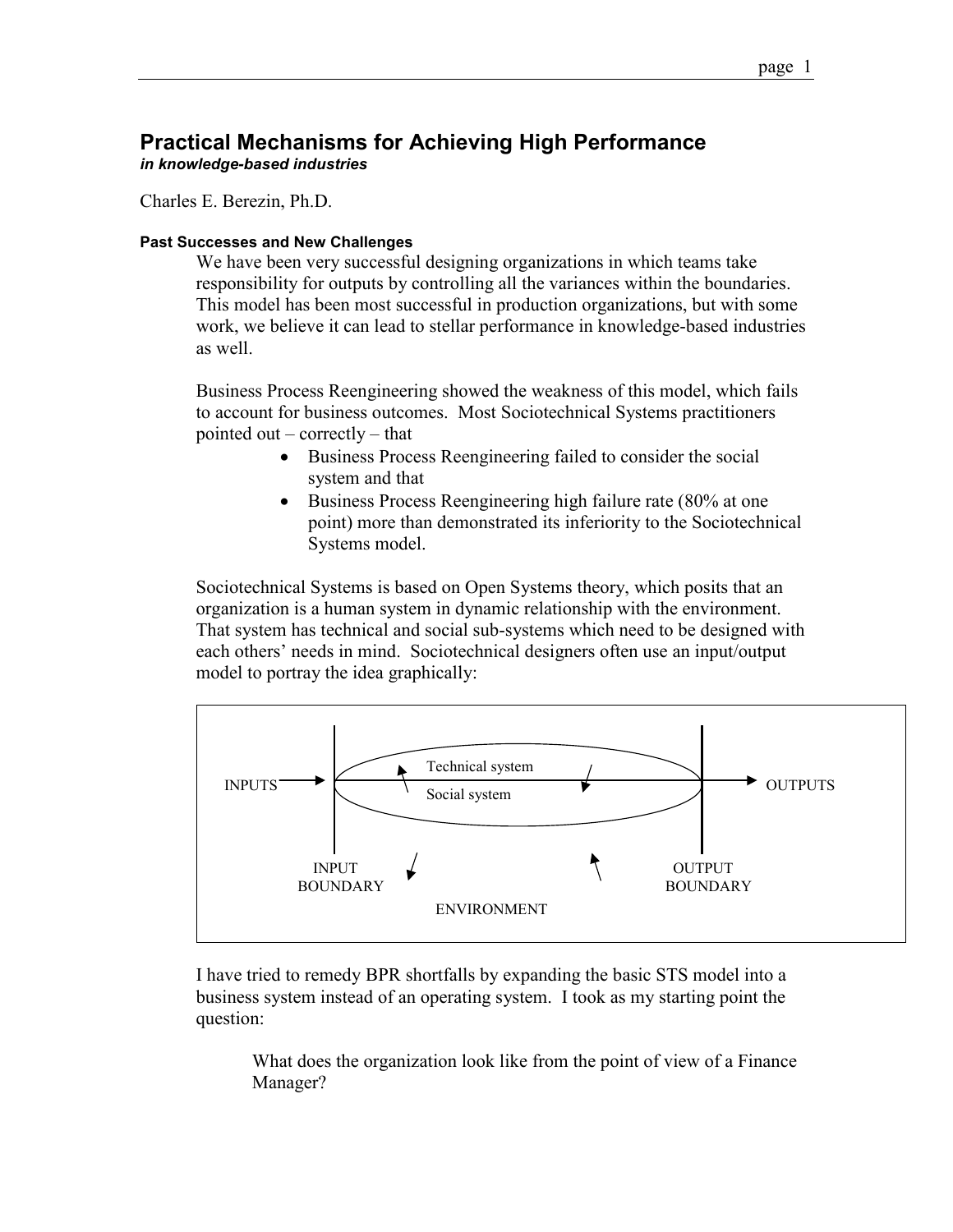The Finance Manager does not see the inputs as raw material or unprocessed information. Rather, he or she sees the inputs into the business system as capital in the form of raw material, cash, etc. and information. The Finance Manager sees the output as a monetary surplus, more money coming out of the business system than went in as capital. The origin of that capital and information is the corporation, and the destination of the monetary surplus is likewise the corporation. We might draw that model as follows:



Inside the business system is a knowledge base which has both technical and social components. In this model, the information system is the technical system and the organization is the social system. The processes are the point of intersection of the technical and social systems. The point is to design the three components of that knowledge base to control the variances that would enable the maximum production of monetary surplus. The important measurements would be in monetary terms.

Action research on this model would yield information about appropriate organizational units and other internal boundaries, managerial and governance structure, and human resources infrastructure needed to drive organizational and business goals.

My colleagues and I are well on the way to fielding a functional platform for handling these kinds of issues. What follows is a first glimpse of our approach, and the wisdom of its tenets (wisdom gleaned over many years, and many projects, sometimes with some pain in the learning of critical lessons of the realworld).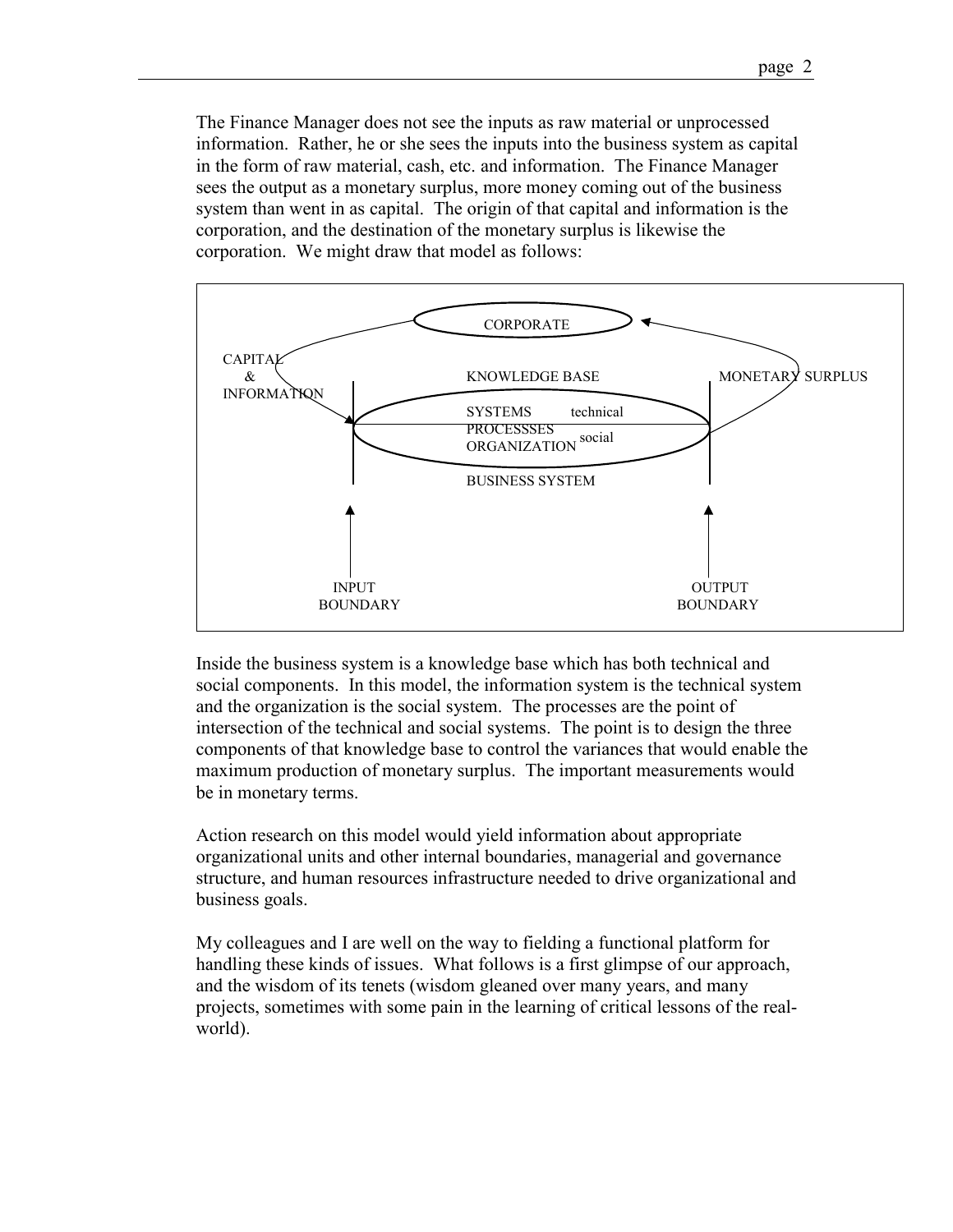## Intertwined Social System and Technical System

The social system and the technical system are inseparably intertwined. One cannot be effective without the other. Each places constraints on the other. Each enables increased levels of performance by the other.

People and their reasoning – as well as their actions, and reactions – constitute the "social system". The social system also includes people's habits and behaviors – their attitudes and dispositions – as well as the organizational structures that reward or dissuade specific behaviors.

More traditionally, the social system encompasses a formalized power structure as depicted on organization charts – but it also include an informal power structure that stems form the experience, and personal leadership of specific individuals in the organization.

On the other hand, the technical system includes processes, procedures and all the material as well as intangible resources on which those processes and procedures depend.

For example, when we think of a production operation, we usually think of its technical system – that is, its mechanisms for doing work, and producing final output.

In the knowledge-based industries, however, we need to take much more care in conceptualizing these two very different systems.

To be effective, the social and technical systems must integrate and assist one another. A manufacturing operation that depend on teamwork cannot thrive in command-and-control environment where managers distrust the work of individuals, or reward behavior that is not at the team level.

Knowledge businesses where people have isolated workstations, that do not promote team-building, and team-based approached have difficulty enhancing performance under such circumstances.

Variance Analysis and related methodologies are one way of helping us transfer the concrete versions of sociotechnical systems design to the more difficult realm of knowledge-based industries.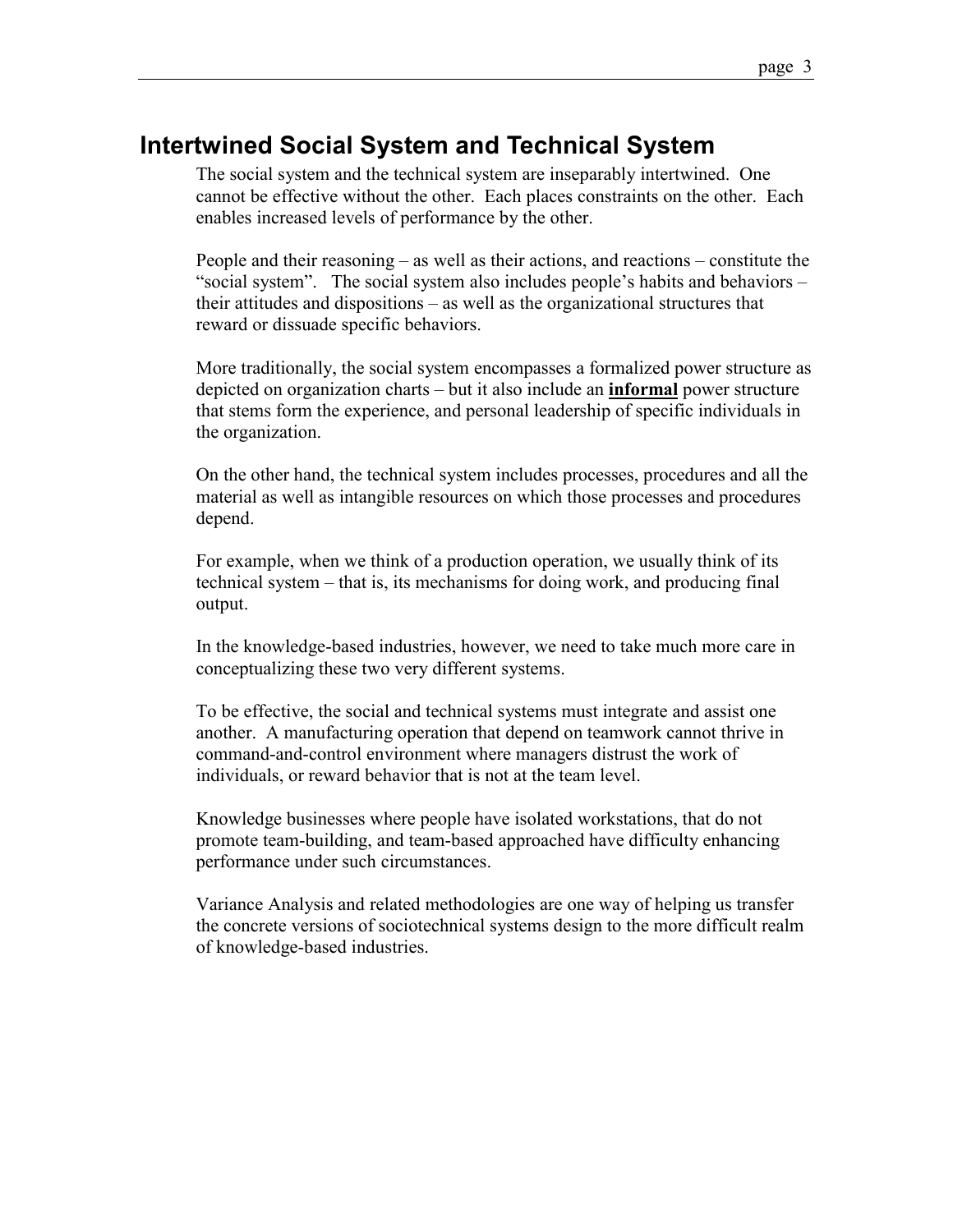### Generalizing the Variance Analysis Approach

Variance Analysis can be generalized to provide a platform for structuring organizations that goes beyond the control of variances.

In a pure, event-driven model, there is a business process that requires some form of control. Unless Senior Managers want to be in the business of micromanagement on a sustained basis, the organization must learn how to manage the process without constant intervention of the bosses.

Sociotechnical Systems provides a formalism for achieving that goal.

Although controlling "variances" is important from a quality perspective, most organizations are not working in an environment where processes are out of control.

In fact, many organizations are performing just fine with respect to basic accounting measures of revenue and profitability.

Their desire is not so much to control a variance, or turn a loss to a profit – they are generally profitable enough. What they desire is to be #1 in their markets, or deliver highest possible healthcare, achieve a new block-buster drug, distribute a laptop-per-child, or put a permanent colony on Mars.

While there may indeed by variance control problems, the management team almost surely would rather than about exploiting opportunities for high performance that extend beyond the more standard process metrics.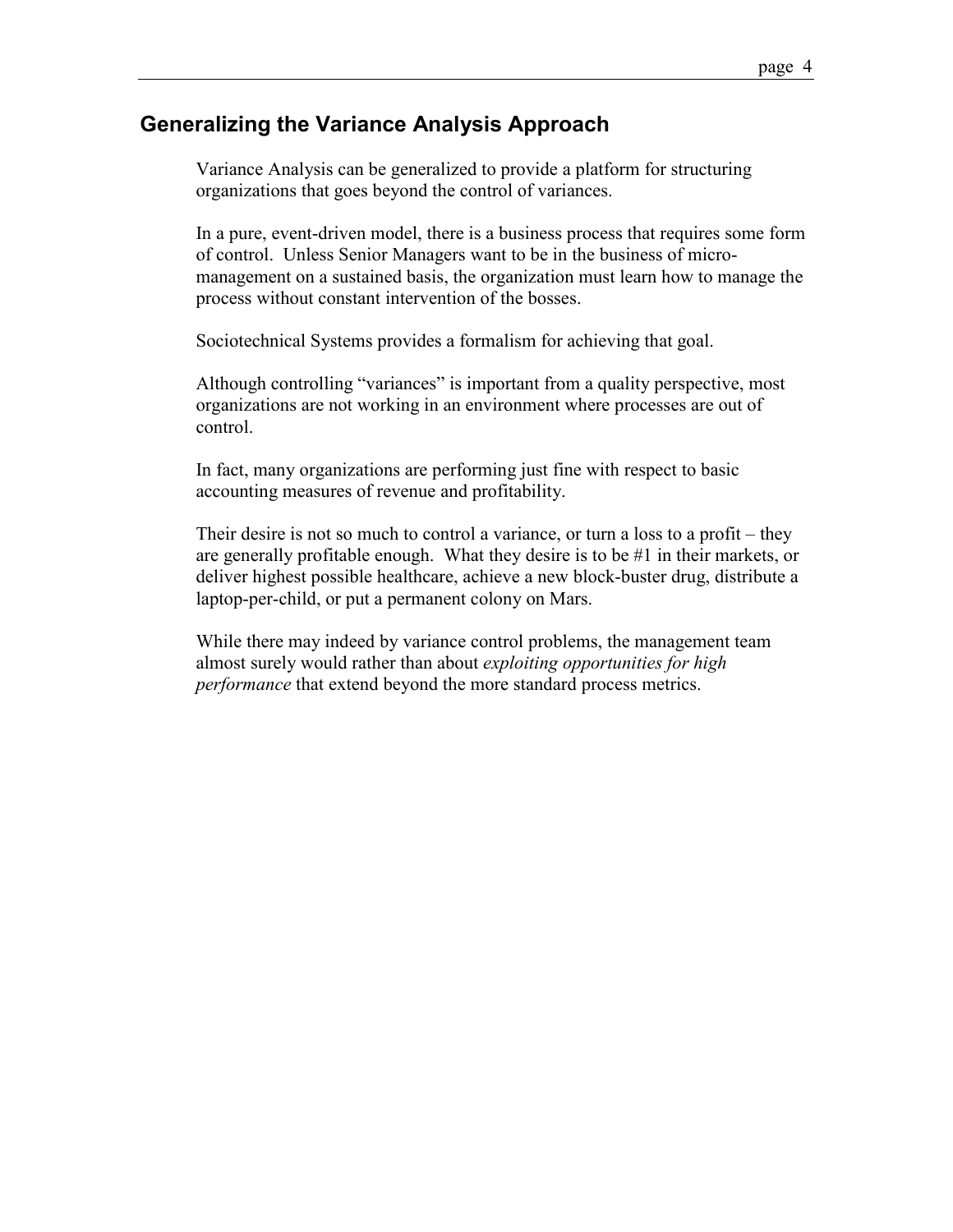# Variance Analysis for Process Management

Thus we extend the Variance Analysis concept to cover more generalized process management.

The organization establishes business processes that are "core engines" for how it achieves strategic objectives – whether this is monopolizing specific markets, or beating back competitor invasions at key customers, or reducing risk through innovative compliance mechanisms.

In a sense, the organization is a very high-level and artificial construct that knows how to define intermediate objectives and measure progress toward those objectives in a rational, and consistent manner.

Our methods provide the tools for doing a better job of this. Complex social interactions and small-group behavior determine how well the organization achieves its strategic objectives. This is the social system. By engineering the "connectivity" between the social system and the technical system, we can provide extraordinary capabilities for improving performance.



The yellow, mainline of boxes is the primary pathway that the Variance Analysis platform supports. The blue boxes represent secondary pathways that involve other agents in the variance control process.

To understand how that connectivity works, we need to consider the different kinds of work done the technical and social systems. Traditional systems designers define human activity as what the computer cannot do. They call human activity, "manual work steps," and put it in a separate swim lane in their process diagrams next to "computer work steps." But social systems work should be defined as what the computer can never do, i.e., learn, grow, adapt, change, be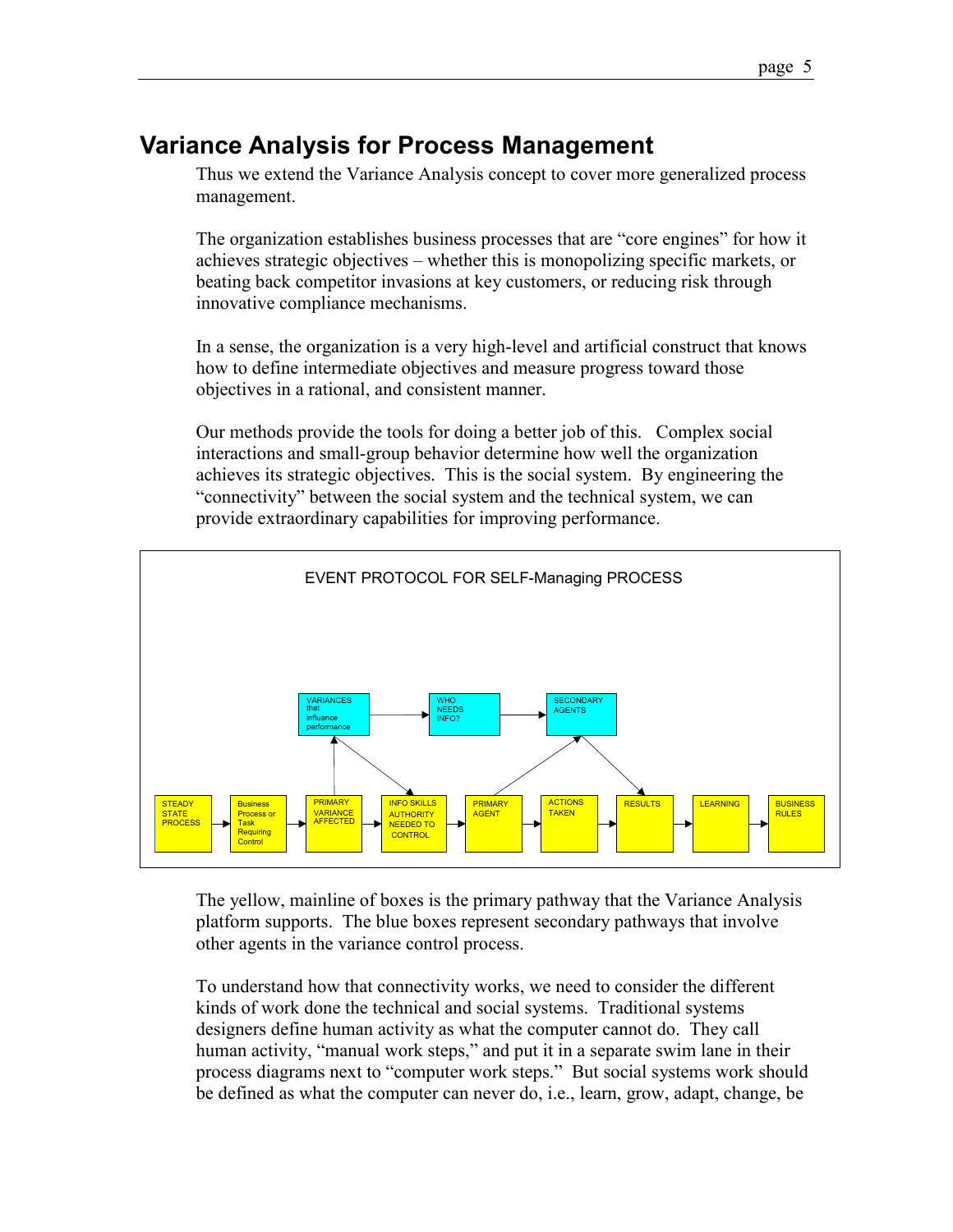creative, etc. Anything that requires routine and can be governed by an algorithm is best performed by the technical system. The technical system manages the routine, while the social system manages the exceptions.

At each iteration of organizational learning, we discover more control algorithms to enhance the technical system. The greater the repository of algorithms in the technical system, the greater the ability of the social system to encounter the next set of exceptions, raising overall system performance to a great degree.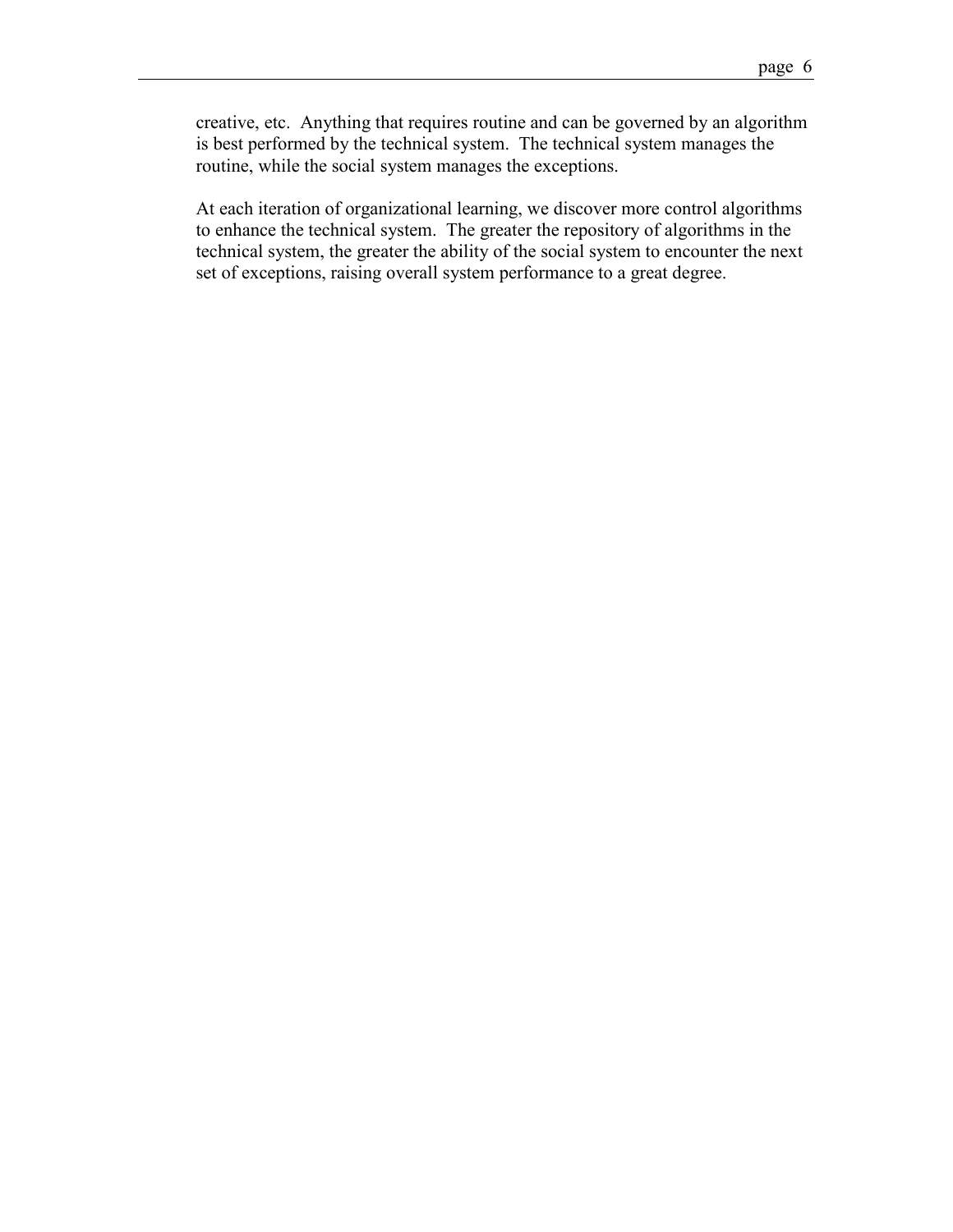## Some of the Major Elements

### Basic Premise

Current technical systems are primitive with respect to the sophistication and complexities of the social system which contain them.

While it is true that technical systems are primitive with respect to the social system, many organizations are designed to match the primitivism of the technical system, so the sophistication and learning potential of the social system remains locked up and unavailable. In too many organizations, the rule is the primacy of the technical system, leading to the sub-optimization of organizational performance.

Most organizations are designed as functional departments, geared towards limited activities and restricted data sets. Activities and decisions needed to reach strategic goals tend to be distributed over several organizational boundaries that are difficult to bridge. As such, the social system cannot use the data handling capabilities of the technical system, and the large investment in creating that capability is going underutilized.

Consider, for instance, if a people in a services company are organized in teams that managed revenue streams instead of in functional departments, and are responsible for business outcomes instead of limited tasks and routines, and are cross-trained in the necessary skills and capable of wielding the necessary authority to meet those responsibilities. Such teams are not only be able to leverage the data handling capabilities of the technical system, they can also upgrade those capabilities to the company's advantage on a continual basis. Here is one example of how designing the technical systems and social systems together can make a quantum leap in business performance.

#### Technical Capabilities for Key Leverage

We can usefully focus only a very narrow bandwidth of technical capabilities. There simply isn't enough power in the technical systems to support the social interactions that could lead to much higher performance.

But – if the social system is willing to leverage the technical system (i.e. by understanding it, avoiding its weaknesses, relying on its strengths) then great things are possible.

There are several touch-points where this might happen.

One of them is in the DATA HANDLING area. This is one set of functions where the technical system can provide far better performance than any comparable social system. Thus, organizational structures that are geared exploit to these kinds of functions hold great promise for increased performance.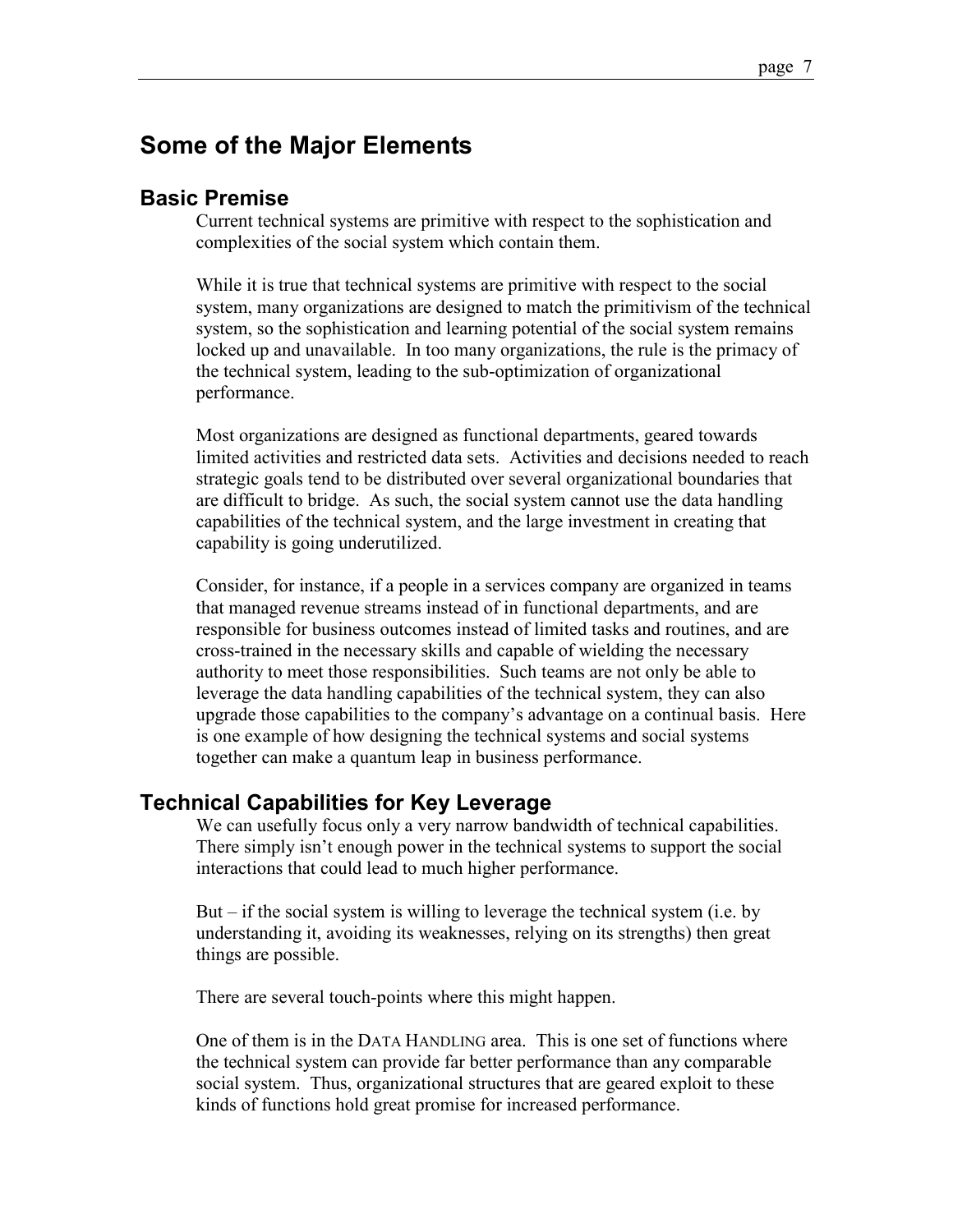• Data model framework

• Solution model = application framework

### Data Handling

Data handling involves everything the organization has to do to manage its electronic data resources. This includes: tools, functions, facilities.

It also includes all sorts of data – from the strategic level down to the smallest detail of the operating environment. TECHNICAL IMAGE OF THE REAL WORLD

At the strategic level there is data about markests and competitors:

Econometrics of the market,

econometrics of the firm

e.g. in terms of present news interests, Housing

Mortgages, NY Money Center banks

Competitor products and market shares

At the tactical level there is data about internal objectives, resources, projects, tasks, and capabilities:

Coordination & planning

Accounting & resource usage

Product structure

Internal resources/people – HR

At the operational level there also needs to be detailed data-about-data, otherwise these resources are scarecely usable.

What information is there in the technical system?

How do I retrieve it for MY particular use?